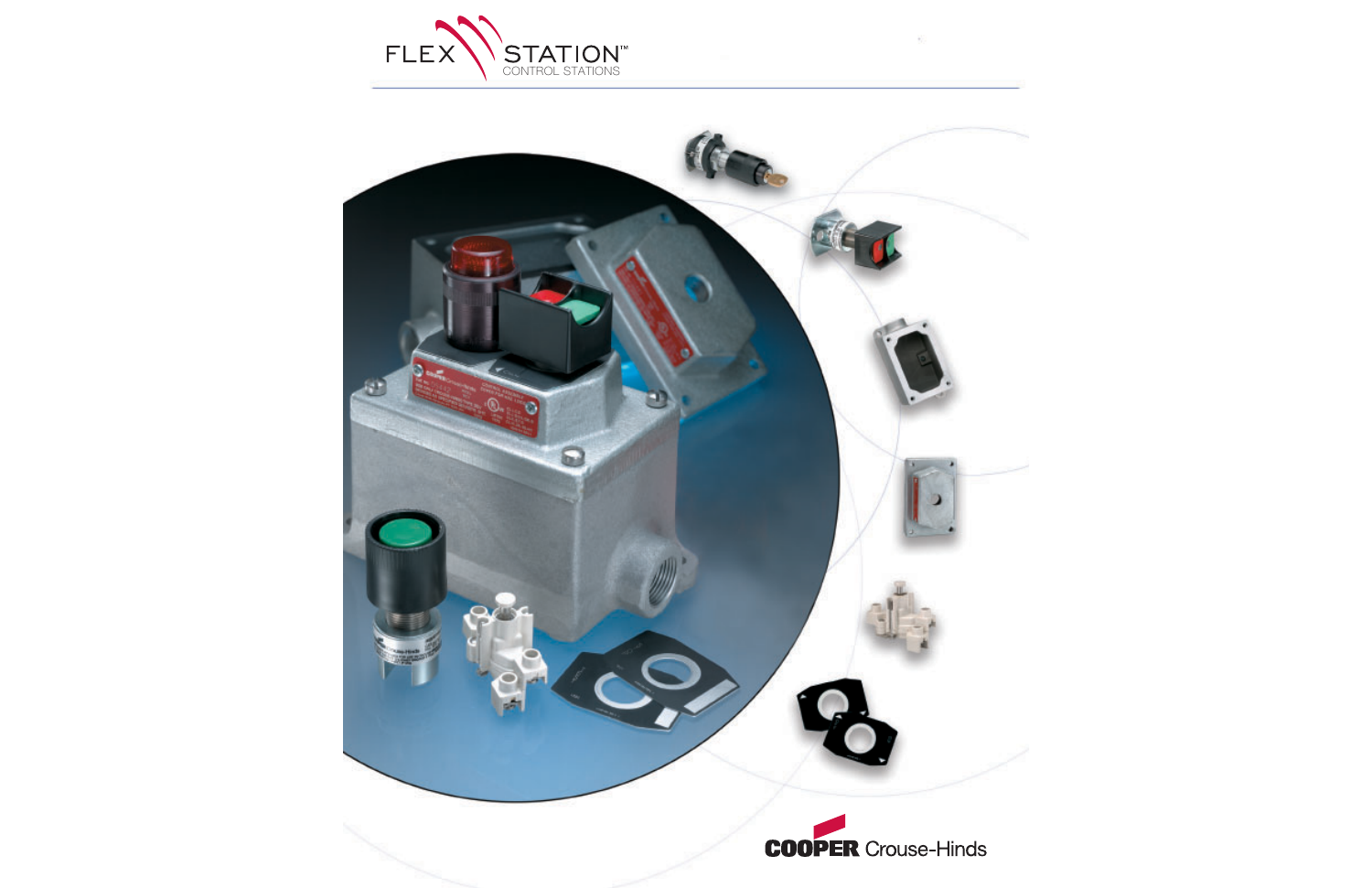# **GET CUSTOM-BUILT CONTROL STATIONS WITH** off-the-shelf turnaround times.



The FlexStation offering is a complete system of interchangeable control station devices that can be quickly and easily assembled on-site into hundreds of configurations, to meet your specific application requirements.

### **Applications**

FlexStation factory-sealed control stations are installed in a rigid metallic conduit system for surface mounting adjacent to or remote from equipment being controlled. They are used:

- in conjunction with magnetic starters or contactors for remote control of motors
- to prevent arcing of an enclosed device from causing ignition of hazardous atmosphere(s) outside the enclosure
- in industrial areas where the atmosphere may contain hazardous gases and/or dusts, such as chemical plants, oil and gas refineries, paint and varnish manufacturing plants, gasoline bulk loading terminals, grain elevators, grain processing industries, coal processing or handling areas, and metal handling or finishing areas

■ in nonhazardous areas where sturdy, durable enclosures are required

# **A** *COMPLETE* **SYSTEM OF DEPENDABLE DEVICES AND COMPONENTS**

| Device operators                                                                | ■ Covers                           | ■ Contact blocks      |
|---------------------------------------------------------------------------------|------------------------------------|-----------------------|
| - Pushbuttons, including                                                        | - Iron or aluminum                 | - Factory sealed      |
| single and double main-                                                         | - One, two or three                | Device legend plates  |
| tained and momentary                                                            | device holes                       | including premarked   |
| buttons (red/green/black)                                                       | - Cover subassemblies              | and blank             |
| - Pilot lights in five colors                                                   | with various combina-              | Hinged and open-front |
| with and without                                                                | tions of operators on a            | environmental control |
| transformers                                                                    | single cover                       | station covers        |
| - Selector switches includ-<br>ing keyed and spring<br>return to center options | ■ Back boxes<br>- Iron or aluminum |                       |

The FlexStation line also includes a three-operator cover. The following combinations may be used on the three-operator cover; order by components.

- Triple pushbutton Two pilot lights plus single pushbutton
- Triple pilot light Two pushbuttons plus single pilot light
- Plus any other combination of pushbuttons, pilot lights and selector switches, limited to one contact block per device

### **Standard Materials**

- Back boxes and covers Feraloy® or copper-free aluminum
- Device operators
	- guard nylon
	- operator bearing stainless steel
	- operating shaft stainless steel
	- mounting block iron with zinc plate finish
	- pushbutton button nylon
- pilot light jewel tempered glass
- Legend plate aluminum
- Contact blocks thermoplastic with brass contacts

### **Compliances**

Class I, Division 1, Groups<sup>\*</sup> C, D Class III<br>Class I, Division 2, Groups B, C, D Zone 1 & 2 Groups IIB<sup>\*</sup> Class I, Division 2, Groups B, C, D Class II, Division 1, Groups E, F, G UL/cUL Listed Class II, Division 2, Groups F, G

■ Feraloy – electrogalvanized and aluminum acrylic paint ■ Copper-free aluminum – natural

■ Pushbuttons – 600 VAC heavy-duty

■ Pilot lights – 120 V (higher voltages

■ Stainless steel  $+$  natural

available, see options)

**Standard Finishes**

(NEMA A600)

**Electrical Ratings**



Hinged and open-front environmental covers are available. See page 5 for ordering information.

> \* For Class I, Division 1, Group B or Zone 1 Hydrogen applications, use the EFS(C) complete control station catalog numbers listed in Product Catalog.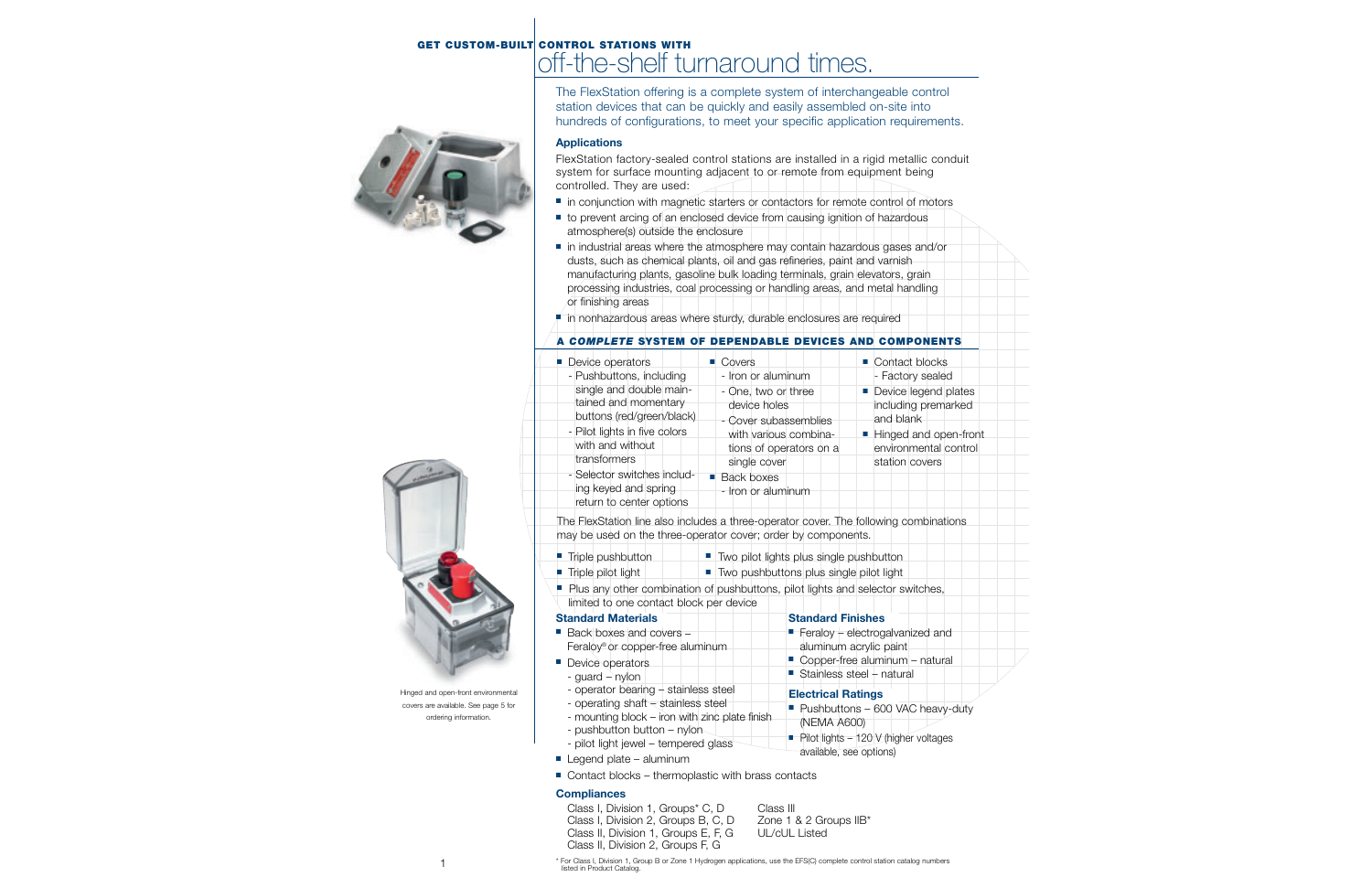To make component selection simple we have developed the following five-step process. **Steps** A worksheet that can be completed and used as a reference when pulling components from stock is available from the Resources area of the Cooper Crouse-Hinds website.





| e<br>TV. | <b>C</b> |  |
|----------|----------|--|
| -        |          |  |
|          |          |  |

# Select a Cover

| <b>Cover only - No Device Operators or Contact Blocks</b>        | <b>Cat. #</b>   |
|------------------------------------------------------------------|-----------------|
|                                                                  | <b>DS441</b>    |
|                                                                  | <b>DS442</b>    |
| 1½ gang (Aluminum cover with 3 holes, to be used with EFD1491-SA |                 |
| series of back boxes)                                            | <b>DS443-SA</b> |
| Replacement cover plug for unused device operator openings       | .DS: 0206765    |
|                                                                  |                 |

| <b>Options</b>                                                                                    | Suffix to be added to cat. # |
|---------------------------------------------------------------------------------------------------|------------------------------|
|                                                                                                   |                              |
|                                                                                                   | $\sim$ S752                  |
| Interior & exterior epoxy powder coat finish. Not available<br>on three-operator cover (DS443-SA) | S753                         |

# **Step 2** Select a Back Box

# **DEAD END**

| <b>Back Box Arrangement</b>  | <b>Hub Size</b> | <b>Cat. #</b>     | <b>Use with Cover</b> |
|------------------------------|-----------------|-------------------|-----------------------|
| Single gang back box         | $\frac{1}{2}$ " | EDS171*           | <b>DS441</b> or DS442 |
| Single gang back box         | $3/4$ "         | $EDS271*$         | DS441 or DS442        |
| Single gang back box         | 1"              | $EDS371*$         | DS441 or DS442        |
| Two gang back box.           | $\frac{1}{2}$ " | $EDS172*$         | DS441 or DS442        |
| Two gang back box            | 3/4"            | $EDS272*$         | DS441 or DS442        |
| Two gang back box            | 1 "             | EDS372*           | DS441 or DS442        |
| $1\frac{1}{2}$ gang back box | $1/2$ "         | <b>EFD1491-SA</b> | <b>DS443-SA</b>       |
| 11/2 gang back box           | $3/4$ "         | <b>EFD2491-SA</b> | <b>DS443-SA</b>       |
| $1\frac{1}{2}$ gang back box | 1"              | EFD3491-SA        | <b>DS443-SA</b>       |

# **THROUGH FEED**

| <b>Back Box Arrangement</b>                    | <b>Hub Size</b> | $Cat.$ #    | <b>Use with Cover</b> |
|------------------------------------------------|-----------------|-------------|-----------------------|
| Single gang back box                           | $1/2$ "         | $EDSC171*$  | DS441 or DS442        |
| Single gang back box                           | 3/4"            | $EDSC271*$  | <b>DS441 or DS442</b> |
| Single gang back box                           | 1"              | $EDSC371*$  | <b>DS441 or DS442</b> |
| Two gang back box                              | 1⁄2"            | $EDSC172*$  | <b>DS441 or DS442</b> |
| Two gang back box                              | 3/4"            | $EDSC272*$  | <b>DS441 or DS442</b> |
| Two gang back box                              | 1"              | $EDSC372*$  | <b>DS441 or DS442</b> |
| 1 $\frac{1}{2}$ gang back box                  | $\frac{1}{2}$ " | EFDC1491-SA | <b>DS443-SA</b>       |
| $1\frac{1}{2}$ gang back box                   | 3/4"            | EFDC2491-SA | <b>DS443-SA</b>       |
| 11/2 gang back box                             | 1"              | EFDC3491-SA | <b>DS443-SA</b>       |
| Suffix to be added to cat. #<br><b>Options</b> |                 |             |                       |

| Exterior epoxy powder coat finish <b>contract to the set of the State State</b> ST52 |  |
|--------------------------------------------------------------------------------------|--|
|                                                                                      |  |



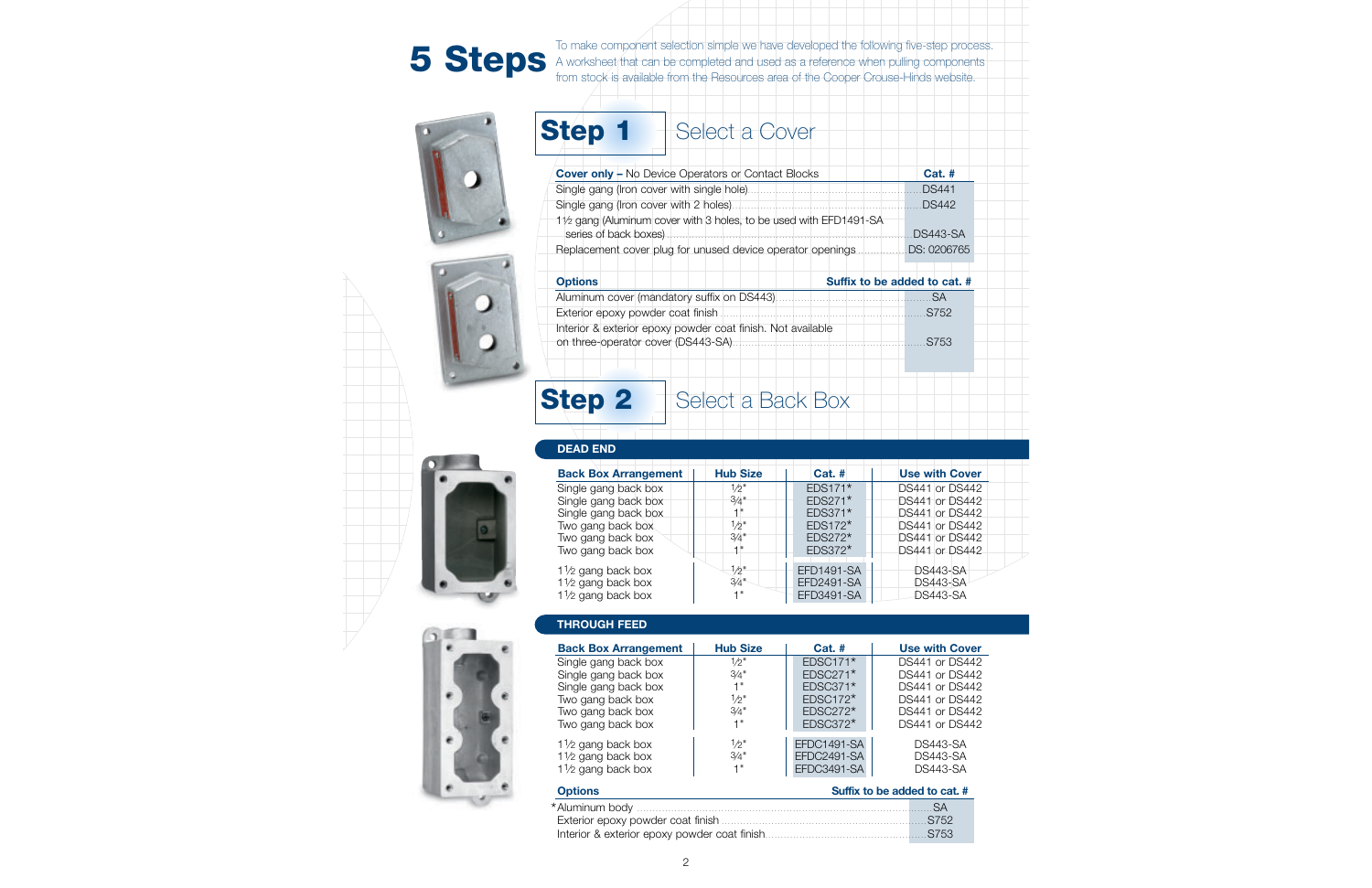







\*Each control station will accept a maximum of three contact blocks. Select device operators accordingly (see step 4 for # of contact blocks required per operator). DEV12, DEV22 and DEV44 may not be used on a three-operator (DS443-SA) cover. DEV42 and DEV43 may not be used on a three-operator cover when using them with two contact blocks.



### **PILOT LIGHT** *factory sealed, incandescent lamp*

**PUSHBUTTON** *front operated, standard black button*

| <b>Description</b>           | $Cat.$ #                     |
|------------------------------|------------------------------|
|                              | DEV30 J1                     |
|                              | <b>DEV30 J3</b>              |
|                              | <b>DEV30 J6</b>              |
| Pilot light with clear jewel | <b>DEV30 J10</b>             |
|                              | DEV30 J11LED                 |
| <b>Options</b>               | Suffix to be added to cat. # |
|                              |                              |
|                              | S300                         |
|                              | .T2                          |
|                              | T4                           |
|                              |                              |

## **SELECTOR SWITCH** *with standard lockout*

| <b>Description</b>                                                                          | $Cat.$ #                     |
|---------------------------------------------------------------------------------------------|------------------------------|
| 2-position (pos. $1 - N.O.,$ pos. $2 - N.C.$ )                                              | DEV <sub>42</sub>            |
| 3-position (pos. 1 – N.O., pos. 2 – Open, pos. 3 – N.C.)                                    | DEV43                        |
| 3-position (pos. $1 - N.C.,$ pos. $2 - N.O.,$ pos. $3 - N.O.$ for Switch A)                 | DEV44                        |
| <b>Options</b>                                                                              | Suffix to be added to cat. # |
|                                                                                             | .S634                        |
|                                                                                             | S635                         |
|                                                                                             |                              |
|                                                                                             | S847 K1                      |
| Key Operated - removable from left position for DEV42<br>or from center for DEV43 and DEV44 | S847 K2                      |
| Key Operated – removable from right position for DEV42<br>or from left for DFV43 and DFV44  | S847 K3                      |
| Key Operated – removable from right position for DEV43 and DEV44                            | .S847 K4                     |

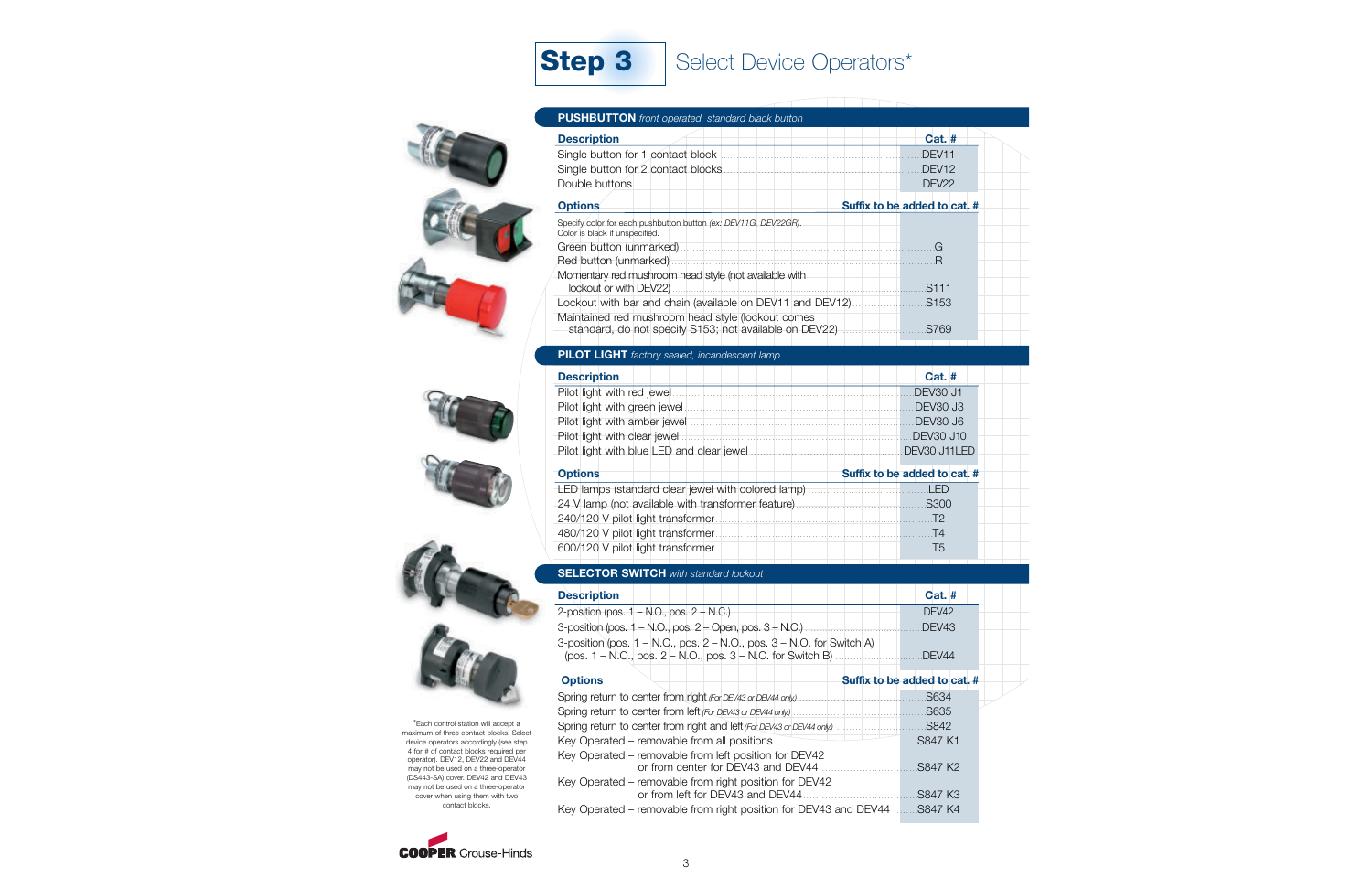# **Step 4** Determine Number of Required Contact Blocks

(DETERMINE NUMBER REQUIRED FOR EACH DEVICE OPERATOR SELECTED IN STEP 3.)

# **PUSHBUTTON**

| <b>Operator</b> | <b>Quantity Required</b> | $Cat.$ # |
|-----------------|--------------------------|----------|
|                 |                          | FSWP126  |
|                 |                          | FSWP126  |
|                 |                          | FSWP126  |
|                 |                          |          |

# **PILOT LIGHT**

| <b>Operator</b> | <b>Quantity Required</b> | Cat. # |
|-----------------|--------------------------|--------|
|                 |                          |        |

# **SELECTOR SWITCH**

| <b>Operator</b>    | <b>Quantity Required</b> | $Cat.$ #       |
|--------------------|--------------------------|----------------|
|                    |                          |                |
| DEV43 (3 position) | 1 or $21$                | <b>ESWP126</b> |
|                    |                          | <b>FSWP126</b> |

# **Step 5** Select Device Legend Plates

(CHOOSE ONE FOR EACH OPERATOR.)

Aluminum Device Legend Plates are used for Identification of Operator/Function. Customer-specific markings may be stamped on blank legend plates with fields (except on DL01). Standard package quantity is 10. For special markings order DL01 – "desired marking." Optional lamacoid identification plates are available – consult the factory for ordering information.

# **PUSHBUTTON & PILOT LIGHT** *one function markings*

|                  | <b>Cat. # Description</b> |                  |                  |                  |          |                  | Cat. # Description Cat. # Description Cat. # Description |
|------------------|---------------------------|------------------|------------------|------------------|----------|------------------|----------------------------------------------------------|
| <b>DL16</b>      | Automatic                 | <b>DL46</b>      | Fast             | <b>DL20</b>      | Open     | DL <sub>47</sub> | Slow                                                     |
| DL <sub>01</sub> | Blank w/                  |                  | DL18 Forward     | DL25             | Out      | DL05             | Start                                                    |
|                  | no fields                 |                  | DL15 Hand        | DL14             | Power On | DL <sub>06</sub> | <b>Stop</b>                                              |
| DL02             | Blank w/                  | DL24             | ln.              | <b>DL26</b>      | Raise    | <b>DL13</b>      | <b>Test</b>                                              |
|                  | single field              | <b>DL10</b>      | Jog              | <b>DL12</b>      | Reset    | <b>DL11</b>      | Trip                                                     |
| <b>DL21</b>      | Close                     |                  | DL27 Lower       | <b>DL19</b>      | Reverse  | <b>DL22</b>      | -Up                                                      |
| <b>DL23</b>      | Down                      | DL <sub>08</sub> | $\overline{Off}$ | <b>DL09</b>      | Run      |                  |                                                          |
|                  | DL17 Emer Stop            | DL <sub>07</sub> | On               | DL <sub>85</sub> | Safe     |                  |                                                          |

### **DOUBLE PUSHBUTTON & 2-POSITION SELECTOR SWITCH** *two function markings; first marking is on top left, second is on bottom right*

|                  | <b>Cat. # Description</b> |             | <b>Cat. # Description</b> |             | Cat. # Description Cat. # |             | <b>Description</b> |
|------------------|---------------------------|-------------|---------------------------|-------------|---------------------------|-------------|--------------------|
| <b>DL97</b>      | Alarm-                    | $DI$ 29     | Hand-Auto                 | <b>DL32</b> | Open-Close                | DL37        | Start-Stop         |
|                  | Silence                   | <b>DL35</b> | $In$ -Out                 | <b>DL36</b> | Raise-                    | <b>DL90</b> | Stop-Start         |
| <b>DL95</b>      | Auto-Manual               | <b>DL93</b> | $Local-$                  |             | Lower                     | <b>DL99</b> | <b>Test-Reset</b>  |
| DL <sub>03</sub> | Blank w/                  |             | Remote                    | <b>DL28</b> | Run-Jog                   | <b>DL94</b> | <b>Trip-Reset</b>  |
|                  | 2 fields                  | <b>DL98</b> | Maint-                    | <b>DL86</b> | Safe-Run                  | <b>DL33</b> | Up-Down            |
| <b>DL92</b>      | Fast-Slow                 |             | Manual                    | <b>DL65</b> | Slow-Fast                 |             |                    |
| <b>DL30</b>      | Forward-                  | <b>DL48</b> | Off-On                    | <b>DL96</b> | Start-Emer                |             |                    |
|                  | Reverse                   | <b>DL91</b> | On-Off                    |             | Stop                      |             |                    |



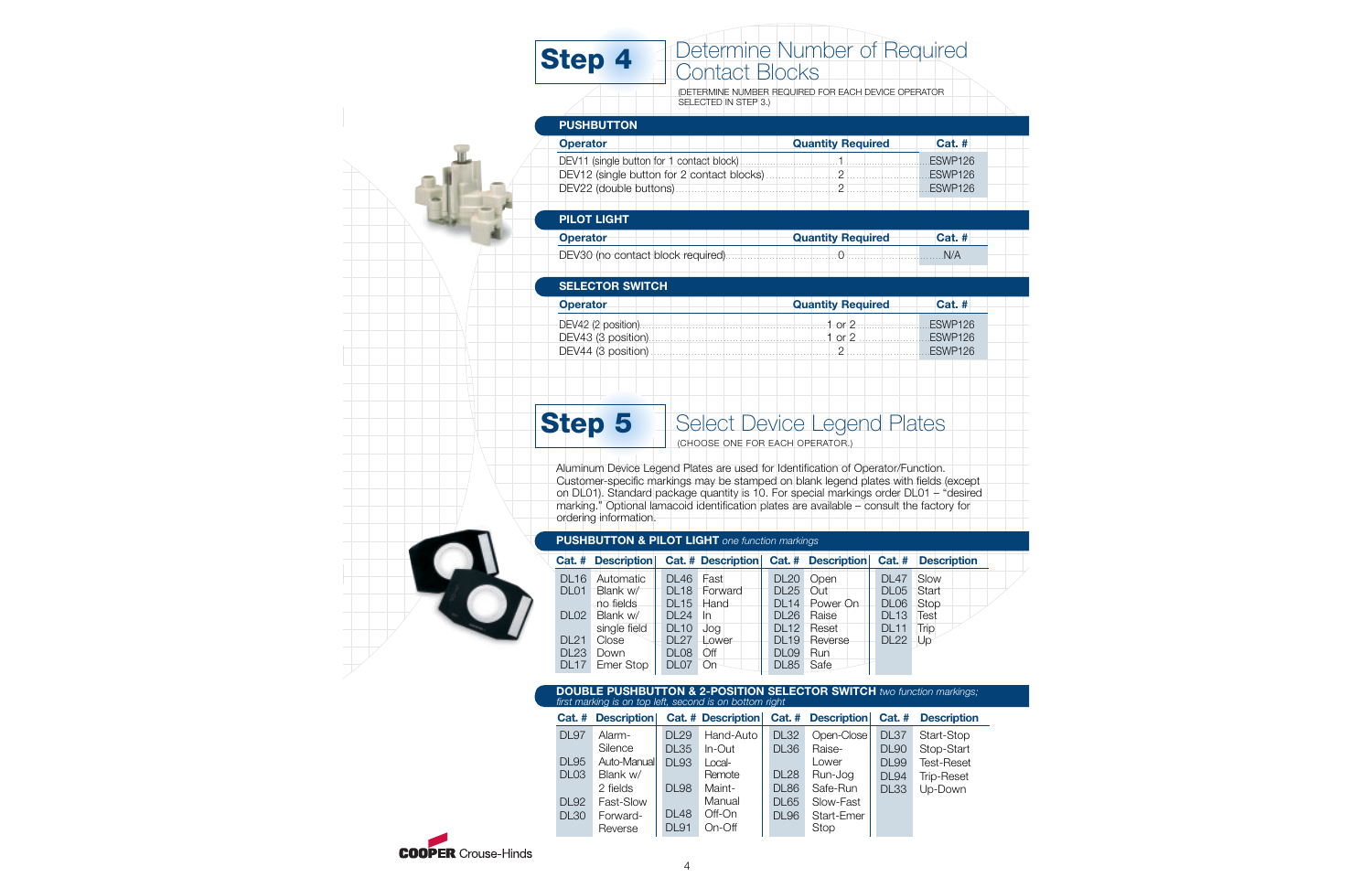# Step 5 Continued



| 3-POSITION SELECTOR SWITCH three function markings; markings are left to right |                                                        |                                           |                                                           |                                                |                                                               |                                           |                                                         |
|--------------------------------------------------------------------------------|--------------------------------------------------------|-------------------------------------------|-----------------------------------------------------------|------------------------------------------------|---------------------------------------------------------------|-------------------------------------------|---------------------------------------------------------|
| $Cat.$ #                                                                       | <b>Description</b>                                     |                                           | Cat. # Description                                        |                                                | Cat. # Description                                            | <b>Cat. #</b>                             | <b>Description</b>                                      |
| <b>DL42</b><br><b>DL49</b><br>DL <sub>04</sub>                                 | $1$ -Off-2<br>Auto-Off-<br>Hand<br>Blank w/3<br>fields | <b>DL41</b><br><b>DL40</b><br><b>DL39</b> | Fast-Off-<br>Slow<br>For-Off-<br>Rev<br>Hand-Off-<br>Auto | <b>DL89</b><br><b>DL43</b><br>DL <sub>87</sub> | Odd-Off-<br>Even<br>Open-Off-<br>Close<br>Raise-Off-<br>Lower | <b>DL38</b><br><b>DL88</b><br><b>DL44</b> | Run-Off-<br>Jog<br>Slow-Off-<br>Fast<br>Up-Off-<br>Down |

2-position and 3-position selector switch device legend plates are available in large-print versions. These larger plates are only for use with DS441 (1-device covers) or DS443-SA (3-device covers). To order, add "1" to the device legend plate catalog number. Example: for a large-print "Auto-Off-Hand" for a 3-position selector switch, order DL149. Markings are to left and right.

# **Your FlexStation Control Station is now complete!**

# Optional Hinged & Open-Front Environmental Covers

Patented design provides added environmental protection.

## **HINGED COVERS**

- Heavy-duty, impact-resistant, polycarbonate cover with stainless steel or heavy-duty Lexan hinge.
- Clear material allows visibility of all controls.
- Superior sealing provided by heavy-duty neoprene gaskets.
- Lock out/tag out ability provides personnel safety.
- Unique patented design allows installation in seconds without any interruption of service.
- Specific chemical-resistant covers available (may not be clear) consult factory for minimum order quantity.
- Capability to engineer cover to fit any size device consult factory.

| <b>Description</b> | $Cat.$ #                                              |
|--------------------|-------------------------------------------------------|
|                    | NC-CH1                                                |
|                    | $\mathsf{C}\mathsf{N}\mathsf{C}\mathsf{C}\mathsf{H}2$ |

## **OPEN-FRONT COVERS**

- Heavy-duty, impact-resistant, polycarbonate cover.
- Clear material allows visibility of all controls.
- Unique patented design allows installation in seconds without any interruption of service.
- Specific chemical-resistant covers available (may not be clear) consult factory for minimum order quantity.
- Capability to engineer cover to fit any size device consult factory.

| <b>Description</b> | $Cat.$ #    |
|--------------------|-------------|
|                    | $NC-CH1-QA$ |
|                    | $NC-CH2-QA$ |





5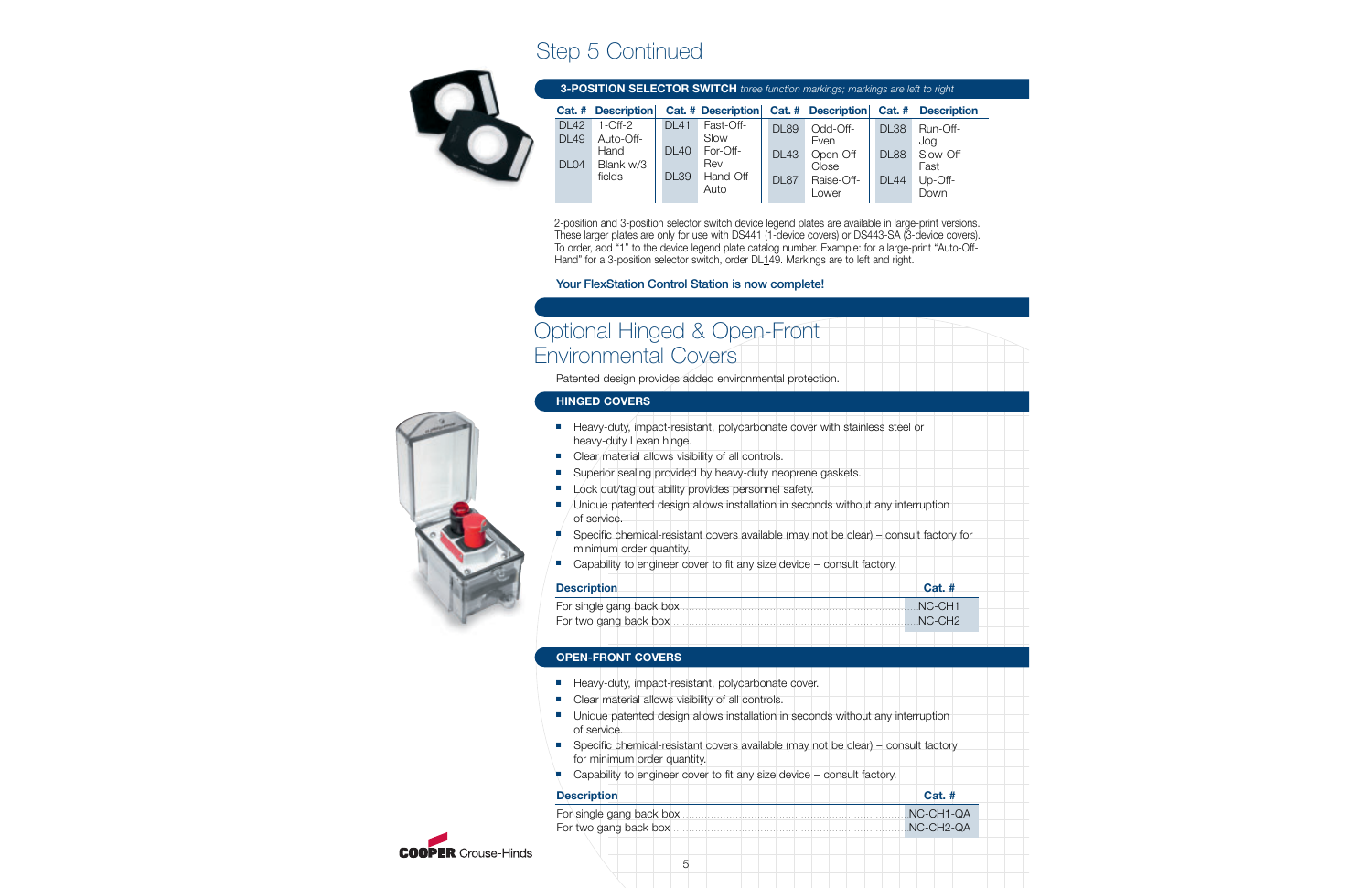# Control Station Cover Assemblies

New cover assemblies with a selector switch and a pilot light are now available in five configurations by simply ordering the catalog items below. For all other DSD cover assemblies, see section 4C of Cooper Crouse-Hinds Product Catalog.

### **ORDERING INFORMATION**

| Cat. #                                                                      |
|-----------------------------------------------------------------------------|
| $DSD973*$                                                                   |
| $DSD974*$                                                                   |
| DSD975*                                                                     |
| $(pos. 1 - N.O., pos. 2 - open, pos. 3 - N.C.$ for both switches<br>DSD976* |
|                                                                             |
| $DSD977*$                                                                   |
|                                                                             |

| *Select color for pilot light | Suffix to be added to cat. # |
|-------------------------------|------------------------------|
|                               |                              |
|                               |                              |
|                               |                              |
|                               |                              |
|                               |                              |

*For selector switch markings, add the desired marking as a suffix. Example: DSD976-J1-RUN-OFF-JOG* 

| Two-Position: I | RUN-JOG, HAND-AUTOMATIC, FORWARD-REVERSE, FAST-SLOW,             |
|-----------------|------------------------------------------------------------------|
|                 |                                                                  |
|                 | OPEN-CLOSE, UP-DOWN, ON-OFF, IN-OUT, RAISE-LOWER, START-STOP     |
|                 | Three-Position: RUN-OFF-JOG, HAND-OFF-AUTO, FORWARD-OFF-REVERSE, |
|                 | FAST-OFF-SLOW, 1-OFF-2, OPEN-OFF-CLOSE, UP-OFF-DOWN              |

**Many additional control station cover assemblies are available from Cooper Crouse-Hinds. See product catalog section 4C for a complete listing of cover assemblies including manual motor starters, pushbuttons, snap switches, selector switches and pilot light devices.**